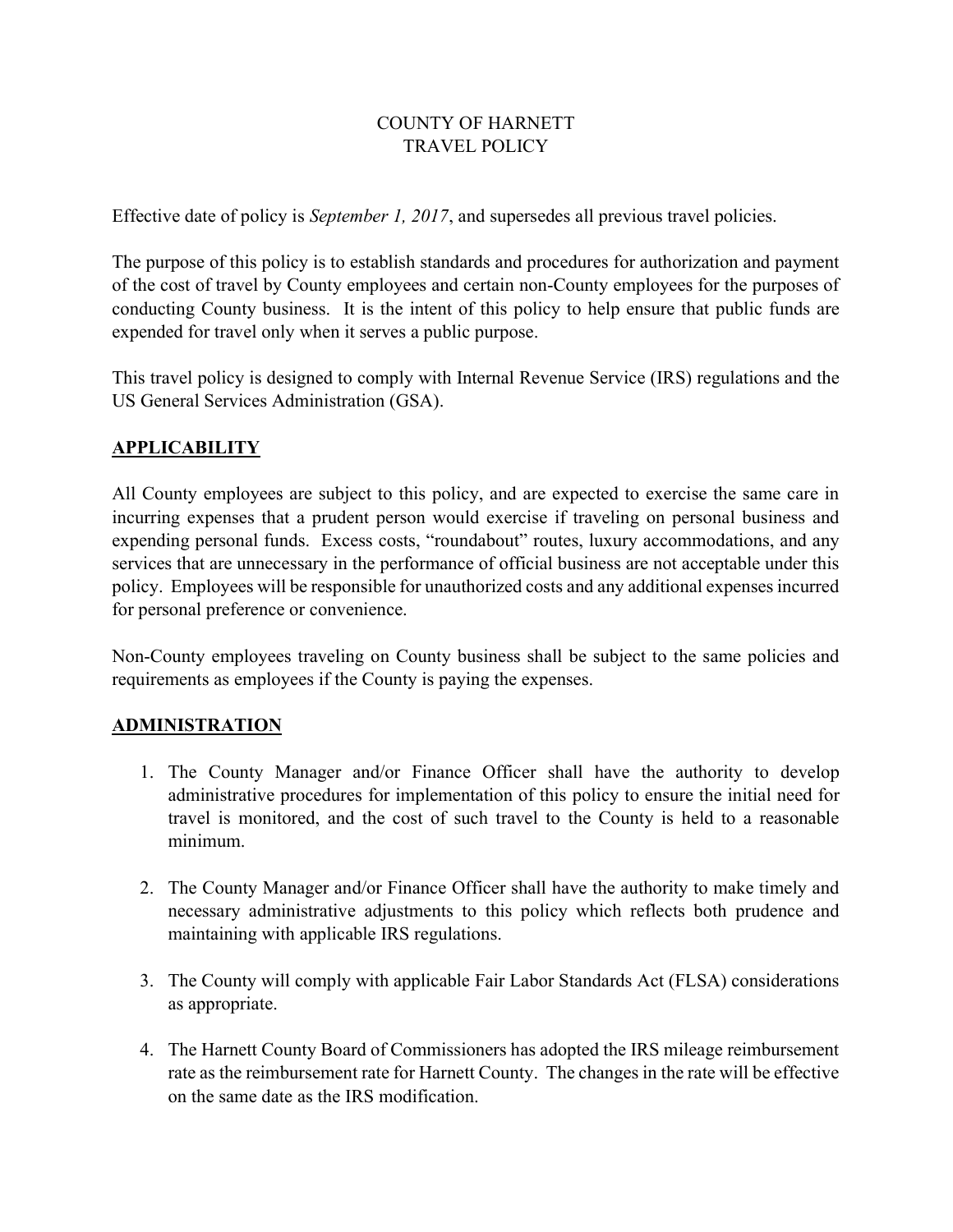# LOCAL TRAVEL

1. Employee expense reports are required for local travel. These reports shall contain odometer readings, dates of travel, locations, and shall be approved by the respective department head by his/her signature. Employee expense reports must be signed by the DEPARTMENT HEAD, not by an assistant or signature stamp. Receipts are required for items requested to be reimbursed. The properly executed report must be submitted before the  $10^{th}$  of the following month.

| <b>County Office is Principal Place of Business</b> |                                           |
|-----------------------------------------------------|-------------------------------------------|
| <b>Example</b>                                      | <b>Eligible for Mileage Reimbursement</b> |
| Home to office or first work site                   | NO.                                       |
| Office or last work site to home                    | NO.                                       |
| First work site to subsequent work sites            | YES                                       |
| Employee called back to work after regular          | <b>YES</b>                                |
| work hours                                          |                                           |

- 1. When a County vehicle cannot be used, travel will be reimbursed at the current federal rate per mile.
- 2. The County Manager will approve the travel for all department heads that is outside the scope of routine.

# OVERNIGHT TRAVEL

Conferences and business trips requiring overnight travel must be approved in advance by the Department Head. The County Manager must approve all out of state travel. In the best interest of fiscal prudence and accountability, the following policies must be followed:

- 1. County vehicles should be utilized when practical and available.
- 2. Two or more travelers to the same destination are required to use joint transportation and joint accommodations. Requests for deviations must be approved, in advance of travel, by the appropriate approving authority. Employees who do not adhere to this policy may not qualify for travel reimbursements.
- 3. Expenses of employee's spouse will not be reimbursed.
- 4. The per diem rate for meals and incidentals will be provided to employees in overnight travel status. For employees in an overnight travel status, the per diem will be reduced to 75% of the normal amount on the days of departure and return. Per diem will also be adjusted for meals included in the cost of the conference. Employees traveling out of state may be eligible for a higher per diem rate depending upon the travel destination. If out of state travel is necessary, the Finance department will refer to www.gsa.gov for the current